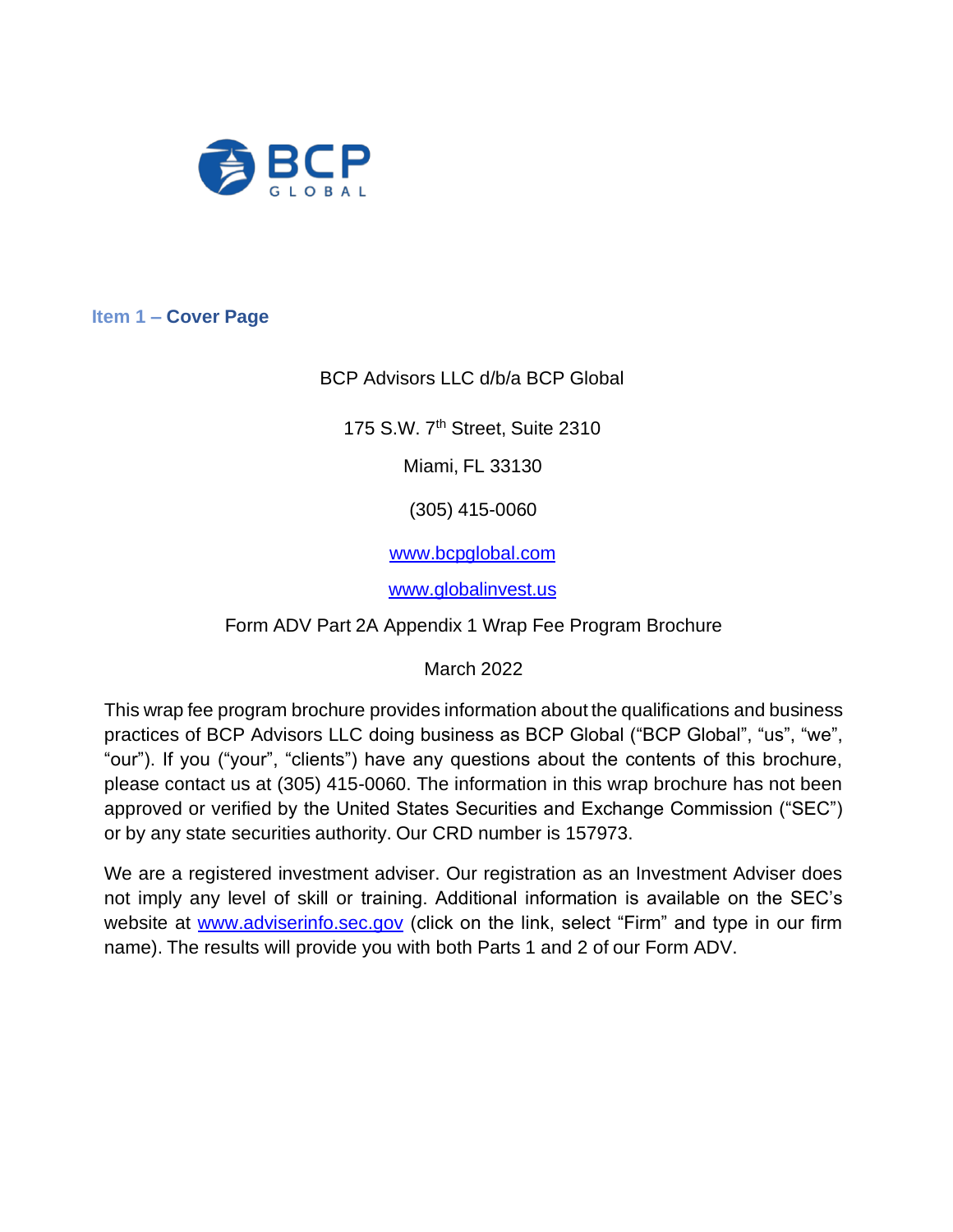#### <span id="page-1-0"></span>**Item 2 – Material Changes**

Please note that the changes and modifications to this Brochure that are set forth below reflect all the "material changes" made to this brochure since our last annual update on March 31, 2021:

**I**tem 4 – Services, Fees and Compensation.

- 1. Item 4. We no longer serve as a sub-advisor to BCP Advisors S.A. in Panama.
- 2. Item 4. We included additional services now offered by the Advisor.
- 3. Item 4. We added a detailed description of the calculation of the advisory fees depending on the type of the account that the clients maintained at the custodian.

The "Item 9 – Additional Information" has been updated in the section titled "Financial Information." We updated it to reflect that the loan received by BCP Global under the Payroll Protection Program has been forgiven.

We also made additional changes to Item 4. subsection *Use of Margin Accounts, Item 6. Portfolio Manager Selection and Evaluation* and to Item 9. Other information subsection *Financial Information.* 

The Wrap Brochure will be available on the SEC's public disclosure website ("IAPD") at [www.adviserinfo.sec.gov,](http://www.adviserinfo.sec.gov/) or you may contact our Chief Compliance Officer, Catalina Rey, at the telephone number shown on the cover page of this Wrap Brochure to request for a copy.

When an update is made to this Wrap Brochure, we will send you a copy that includes a summary of material changes, or we will send you a summary of material changes and offer to provide you a copy of the complete Wrap Brochure electronically or in paper form.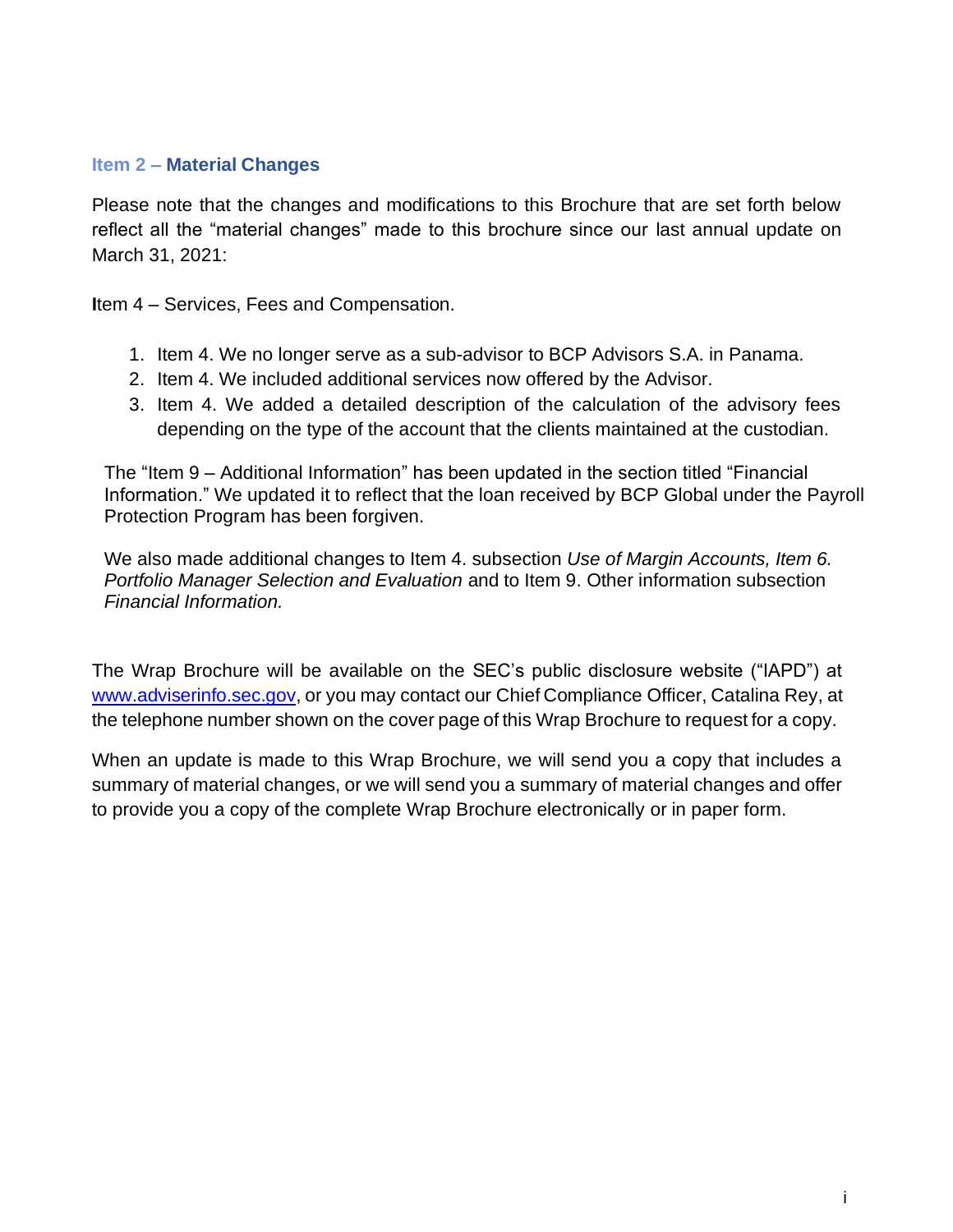## <span id="page-2-0"></span>**Item 3 – Table of Contents**

| Item 1 - Cover Page                                                                     |  |
|-----------------------------------------------------------------------------------------|--|
|                                                                                         |  |
|                                                                                         |  |
|                                                                                         |  |
|                                                                                         |  |
|                                                                                         |  |
|                                                                                         |  |
|                                                                                         |  |
|                                                                                         |  |
|                                                                                         |  |
|                                                                                         |  |
|                                                                                         |  |
|                                                                                         |  |
|                                                                                         |  |
|                                                                                         |  |
|                                                                                         |  |
|                                                                                         |  |
|                                                                                         |  |
|                                                                                         |  |
| Code of Ethics, Participation or Interest in Client Transactions and Personal Trading17 |  |
|                                                                                         |  |
|                                                                                         |  |
|                                                                                         |  |
|                                                                                         |  |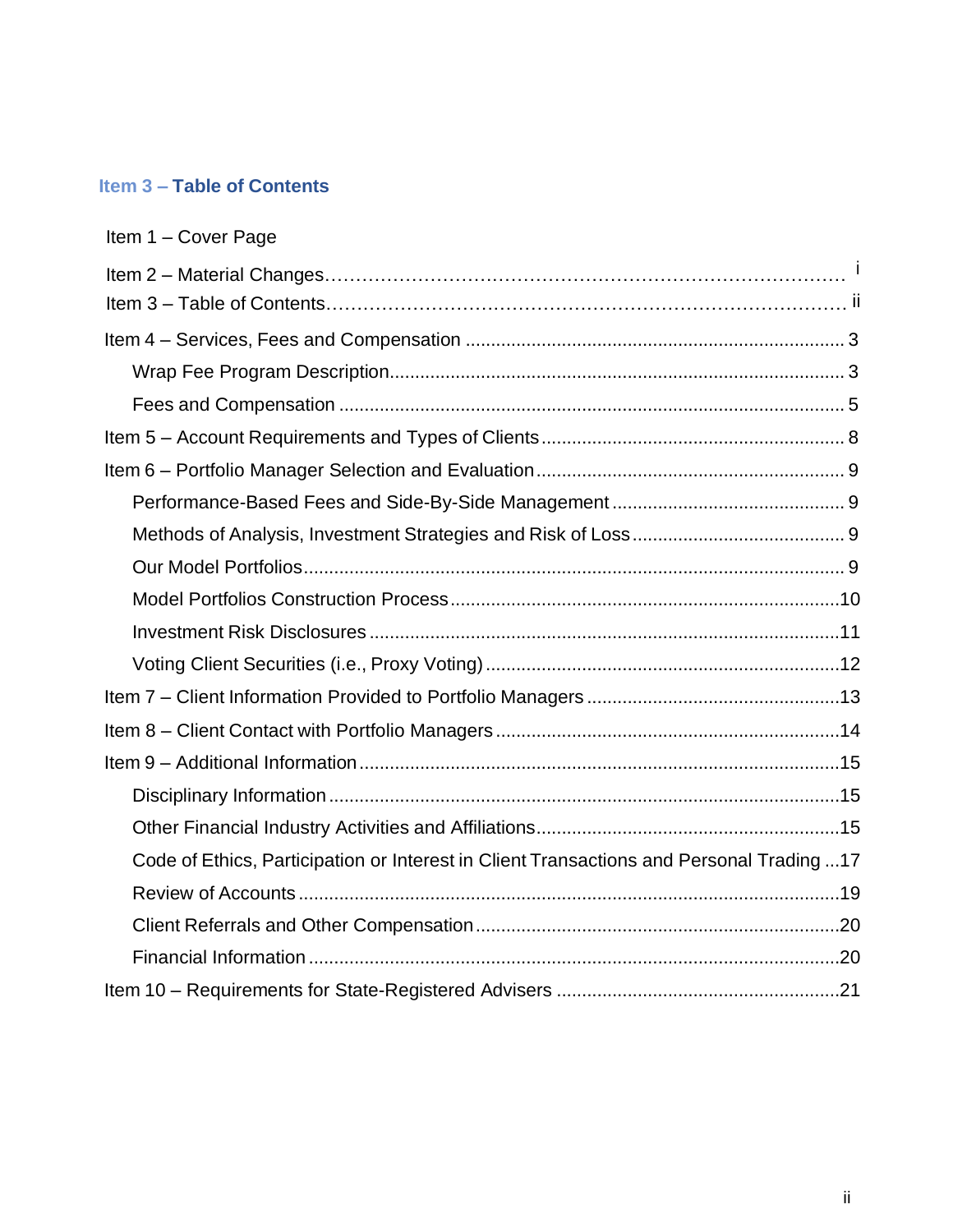#### <span id="page-3-0"></span>**Item 4 – Services, Fees and Compensation**

BCP Advisors LLC d/b/a BCP Global is a limited liability company organized under the laws of the State of Florida on December 6, 2010. Since May 23, 2018, we are registered as an Investment Adviser with the SEC.

Pedro E. Fernandez de los Muros and Mauricio Armando each have a 45% ownership interest in the firm. The remaining 10% is owned by Ignacio Guerrero.

We provide specialized discretionary investment management services to individuals, high net worth individuals, trusts, estates, charitable organizations, corporations, other business entities, and foreign investment advisers primarily through our automated digital platform. From time to time and on a limited basis, we provide non-discretionary investment advisory services to existing clients of the Adviser, who maintain another account at Interactive Brokers to trade equity securities only.

This Wrap Brochure provides you with information regarding our qualifications, business practices, and advisory services.

As of December 31, 2021, we had \$172,468,42 of which \$171,342,90 are discretionary Assets Under Management and \$1,125,519 are non-discretionary Assets Under Management.

#### <span id="page-3-1"></span>**Wrap Fee Program Description**

This Brochure relates to the wrap fee program offered by BCP Global. In the wrap fee program, BCP Global bundles, or "wraps," investment advisory, brokerage, custody, clearance, settlement, and other administrative services together and charges a single fee. The fee is based on the value of assets under management.

BCP Global provides the following types of investment advisory services:

- (1) Discretionary Investment Advisory Services: On a continuous and regular basis, BCP Global provides discretionary investment advisory services to clients through virtual interaction over the Internet using a technology platform developed and maintained by the firm.
- (2) Non-discretionary Investment Advisory Services. From time to time and on a limited basis, BCP Global provides continuous and regular non-discretionary investment advisory services to existing clients of the online platform, who maintain a secondary account at Interactive Brokers to trade equity securities. This secondary account is separate and not part of BCP Global's digital platform. BCP Global will not exercise any discretionary authority with respect to the transactions in this secondary account. Account supervision is guided by the stated investment objectives and risk classification.
- (3) Sub-Advisory Portfolio Management Services: BCP Global provides sub-advisory portfolio management services to third-party investment advisers. This service is based on the client profiles of the third-party investment advisers that are entered into BCP Global's online technology platform through its website and mobile application.

Our investment advisory services are provided through our interactive platform that may be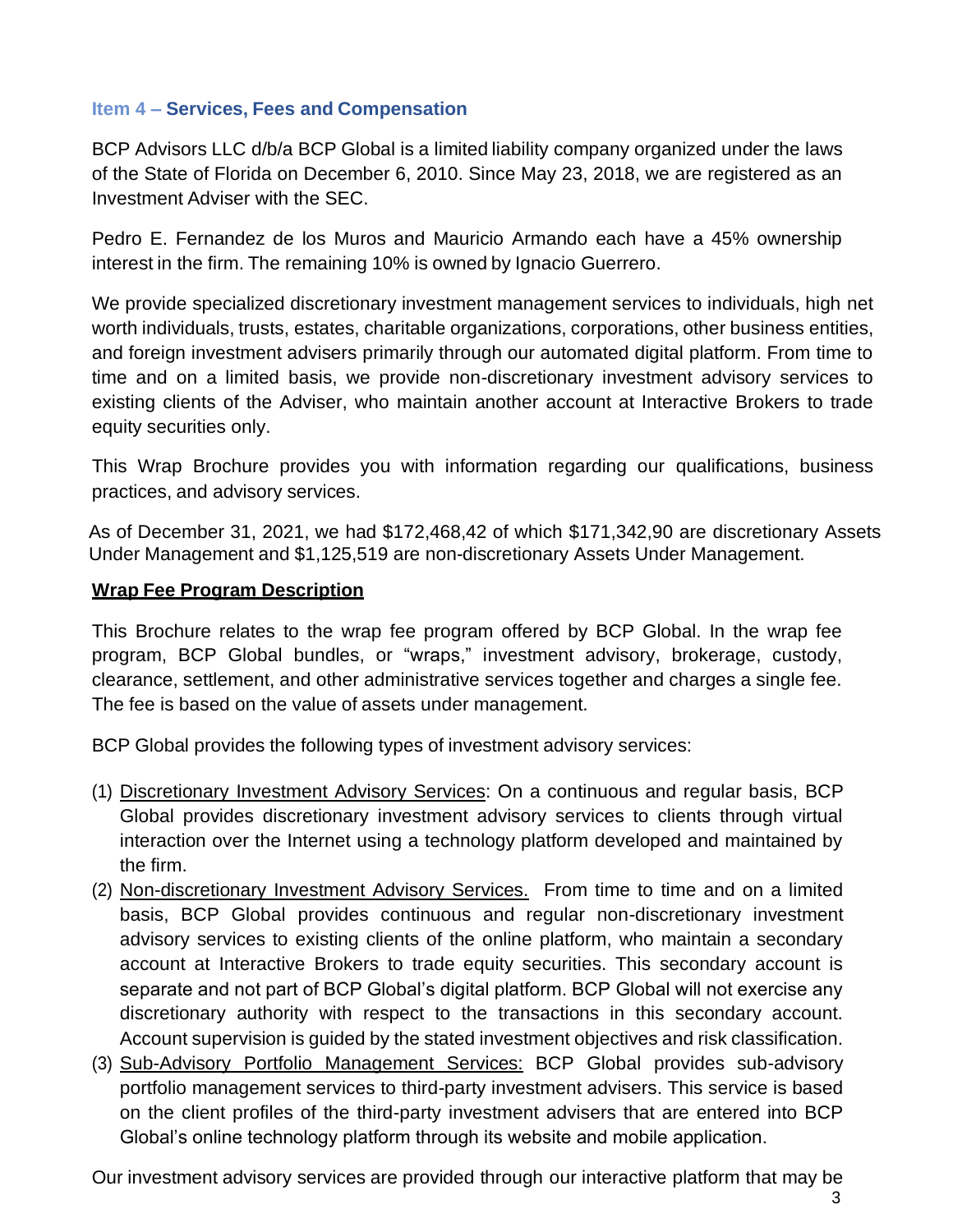accessed using our website and/or mobile application.

## 1. BCP Global's Direct Clients.

Each direct client enters into a discretionary investment management agreement with BCP Global. Presently BCP Global has an arrangement with Interactive Brokers, LLC ("Interactive Brokers" or "custodian"), a FINRA registered broker dealer, who serves as the custodian of client assets. Clients will open cash and/or margin accounts at Interactive Brokers to maintain their assets. Certain restrictions apply to opening margin accounts. BCPGlobal encourages clients to carefully read the Margin Agreement and Disclosure when opening the margin account.

## 2. Non-discretionary Investment Advisory Services.

In addition to the discretionary investment management agreement, the clients will sign a non-discretionary investment management agreement with BCP Global for the nondiscretionary investment advice provided regarding the equity trading account maintained by the Client at Interactive Brokers.

## 3. Sub-Advisory Portfolio Management Clients.

BCP Global also offers broader sub-advisory portfolio management services to Third-Party Investment Advisers who manage discretionary accounts. BCP Global enters into a subadvisory agreement with the Third-Party Investment Advisers whereby the Third-Party Investment Advisers appoint BCP Global to manage all or a portion of their clients' accounts utilizing the web-based portal or mobile application created by BCP Global.

## Model Portfolios

BCP Global works primarily with exchange traded funds ("ETFs") and/or Undertakings for Collective Investment in Transferable Securities ("UCITS"). Therefore, our portfolios are composed of ETFs and/or UCITS. ETFs are investment funds made up of a collection of assets, such as stock and bonds, that are traded like individual stocks. UCITS are mutual funds registered in Europe under a unified regulatory framework that can be sold to investors worldwide. Consequently, they provide excellent diversification and liquidity. The portfolios are designed to automatically adjust according to your personal risk tolerance while remaining globally diversified. Additional information can be found below *in Item 6 - Portfolio Manager Selection and Evaluation*.

## Our Process

To open an account, each client enters personal information, including age, financial resources, and investment experience, goals, and objectives into our automated digital platform via an interactive Questionnaire presented on the platform as part of the registration process. Based on the information provided by the client via the Questionnaire, the automated digital platform uses an Algorithm to analyze such information. With this information, we will recommend a portfolio that is designed to meet the client's investment needs.The client will have the ability to switch among suitable portfolios we offer at any time.

BCP Global is responsible for maintaining the Algorithm. However, BCP Global does not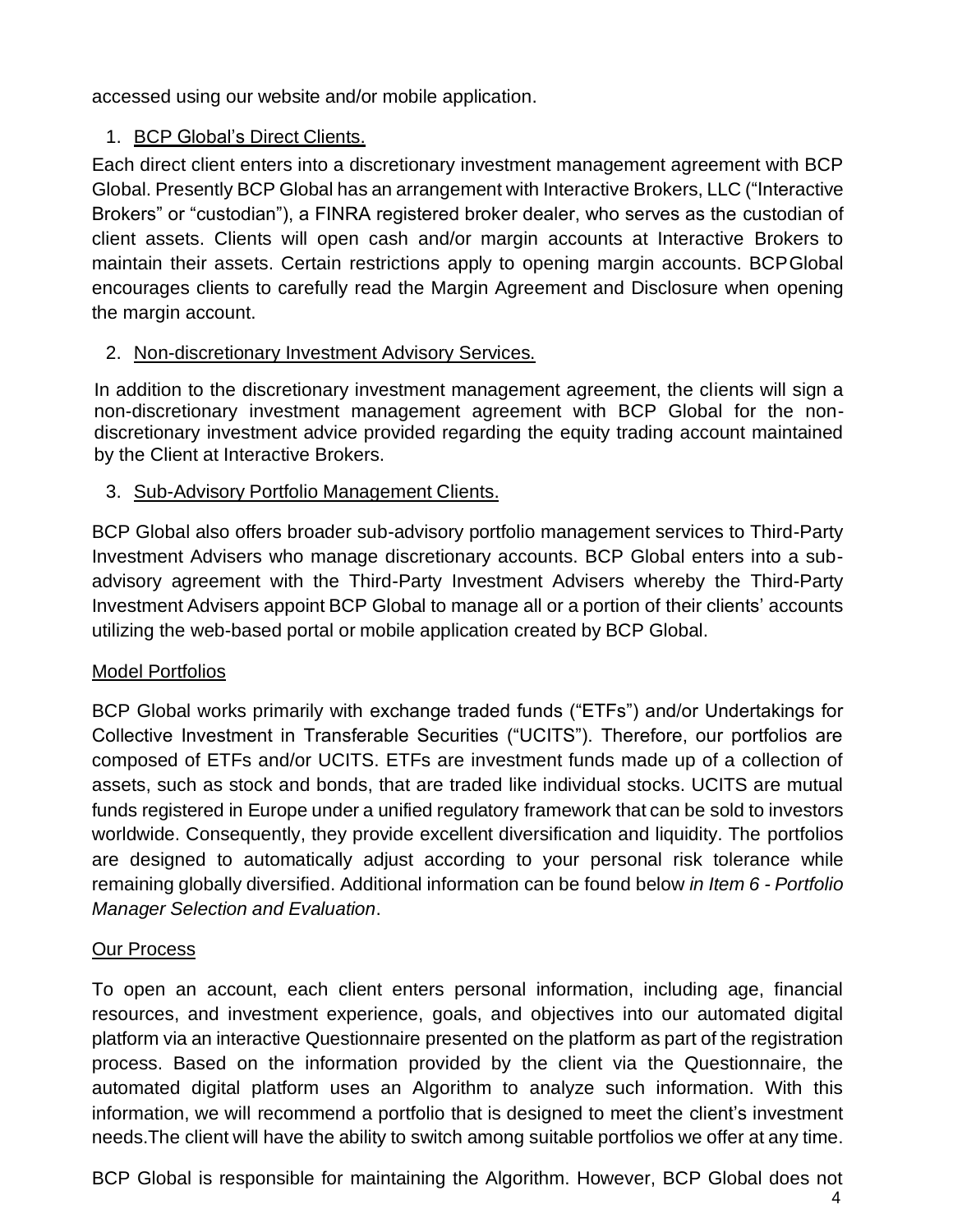override the Algorithm to provide alternative recommendations to any particular client, whether based on any additional criteria provided by the client, market and/or economic conditions, or otherwise. Clients should be aware that the Algorithm relies upon their answers to questions relating to their risk tolerance, investment objectives, and investment time horizon provided through the Questionnaire, and that such answers serve as inputs to the Algorithm.

Clients should also understand thatBCP Global does not utilize the entirety of all information provided by the client in providing investment recommendations. BCP Global does not consider any additional information about the client not covered in the Questionnaire in making recommendations.

Furthermore, although the digital platform relies on the information provided by the client through the Questionnaire in order to provide investment recommendations, representatives of our firm who are qualified to do so will be available to provide support services on our behalf.

## Third-Party Investment Manager

BCP Global has discretion to choose Third-Party Investment Managers to manage all or a portion of the client's assets. Third-Party Investment Managers shall not have authority to place orders for the execution of transactions or to give instructions to BCP Global with respect to BCP Global clients' assets. As between Third-Party Investment Managers and BCP, it shall be the sole responsibility of BCP Global to:

- Determine whether a Model Portfolio and each security included therein initially is and remains appropriate and suitable for a client; and
- Make discretionary determinations as to the securities to be bought and sold for each account.

BCP Global has partnered with BlackRock for the construction of the Model Portfolios offered to our clients through BCP Global's digital platform.

#### Use of Margin Accounts

When a client opens a margin account and obtains a loan from Interactive Brokers, the securities in the Portfolios managed by BCP are the collateral for that loan. Furthermore, the market value of those securities is the basis for the calculation of BCP Global's advisory fee. Note that the advisory fees calculation is based on the total market value of the securities and NOT the Net Value of the account. Accordingly, the calculation of the advisory fee does not take into consideration the amount of the loan (negative cash in the account). Furthermore, the advisory fee will fluctuate depending on the value the securities. If the securities decline in value, the value of the collateral supporting the loan also decreases. As a result, the custodian may demand an increase in the collateral that secures the client's obligations and if the client were unable to provide additional collateral, the custodian could liquidate assets in order to maintain the required equity in the account. Liquidation in that manner could have extremely adverse consequences. In addition, the amount of the client's borrowings and the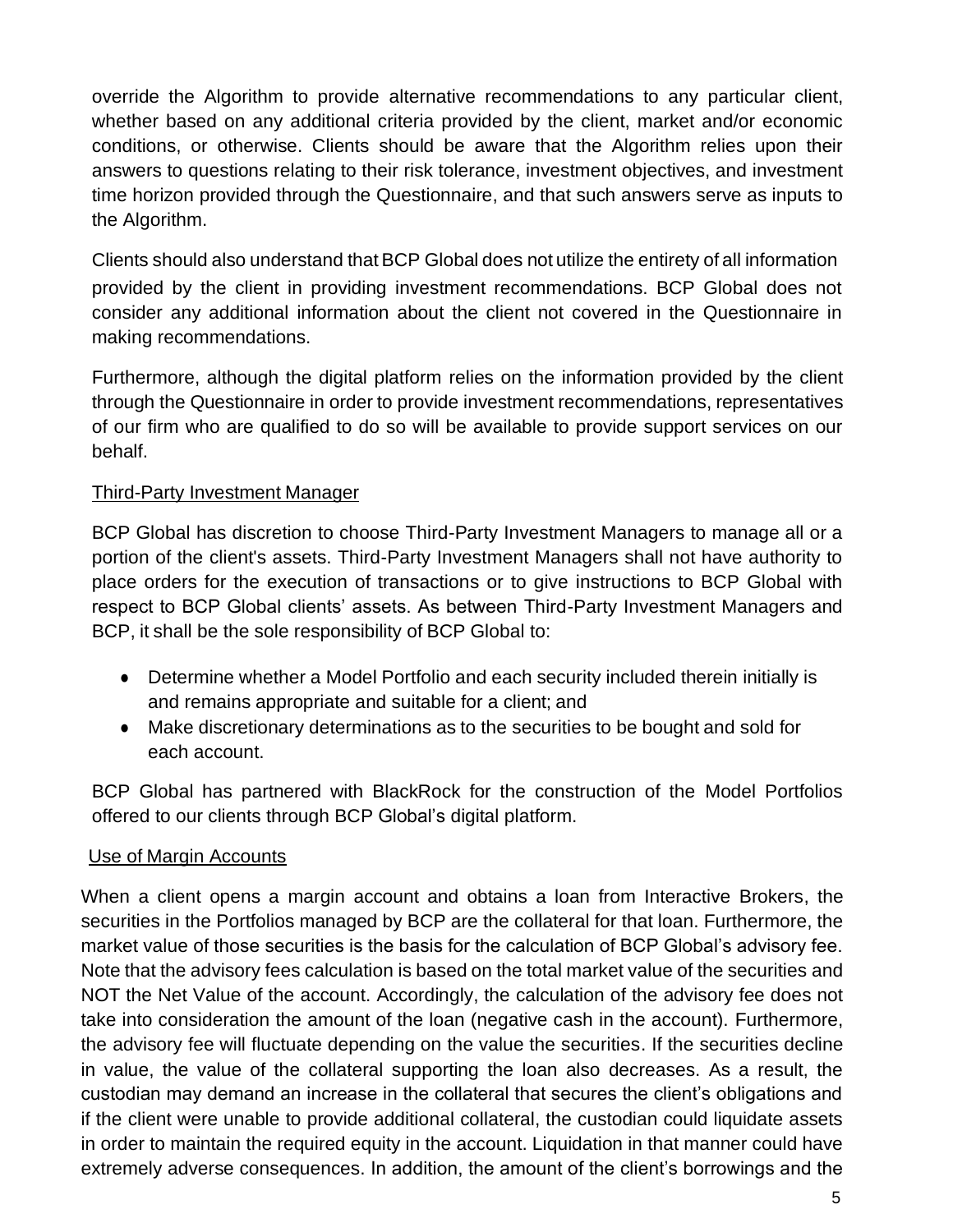interest rates on those borrowings that fluctuate, will have a significant effect on the client's profitability. Therefore, the decision as to whether to employ margin is left totally to the discretion of client. While the use of margin borrowing can substantially improve returns, such use may also increase the adverse impact to which a client's portfolio may be subject. Refer to Fees and Compensation section below for further information regarding the fees.

## <span id="page-6-0"></span>**Fees and Compensation**

BCP charges clients for its investment management services an advisory fee based on a percentage of the market value of the Assets Under Management ("AUM") in each account. Our tiered fee structure is shown below:

- For the first \$100,000, the client pays an annual fee up to 1.85% of the AUM.
- Then, from \$100,001 to \$500,000, the client pays an annual fee up to 1.65% of the AUM.
- Then, from \$500,001 to \$1,000,000, the client pays an annual fee up to 1.25% of the AUM.
- And then, from \$1,000,001 and up, the client pays an annual fee up to 1.10% of the AUM.

Note that the calculation of the fees varies depending on the type of account that the Client maintains at Interactive Brokers. BCP Global encourages Clients to carefully review the following section describing the calculation of the advisory fees:

- A. For clients with cash accounts, the advisory fee is automatically calculated by Interactive Brokers. The calculation is made daily based on the ending market value ("EMV") of the assets managed by the Advisor the previous month. To make the daily calculation Interactive Brokers applies the annual tiered rate to the EMV and then divides it by 252 business days for the year. The fee charged is the sum of the daily fee calculations at the end of the month.
- B. For clients with margin accounts, the advisory fee is calculated manually by BCP Global. The advisory fee calculation is based on the average of the market value ("AMV") of the assets in the account on the first and last day of the previous month. To determine the fee rate that will be applied to the AMV, the annual tiered rate is divided by 252 business days and then multiplied by the number of business days in the month. The resulting fee rate is then applied to the AMV to determine the fee charged for the month.

Advisory fees are negotiable at our discretion. Any other arrangements with individual clients will be documented accordingly. The client shall pay BCP Global in arrears for services provided under the contract during each calendar month.

Clients agree that all fees are deducted monthly from their accounts regardless of the type of account (cash and/or margin) held by the custodian. When services provided are for less than one calendar month, the fee will be prorated based upon the number of business days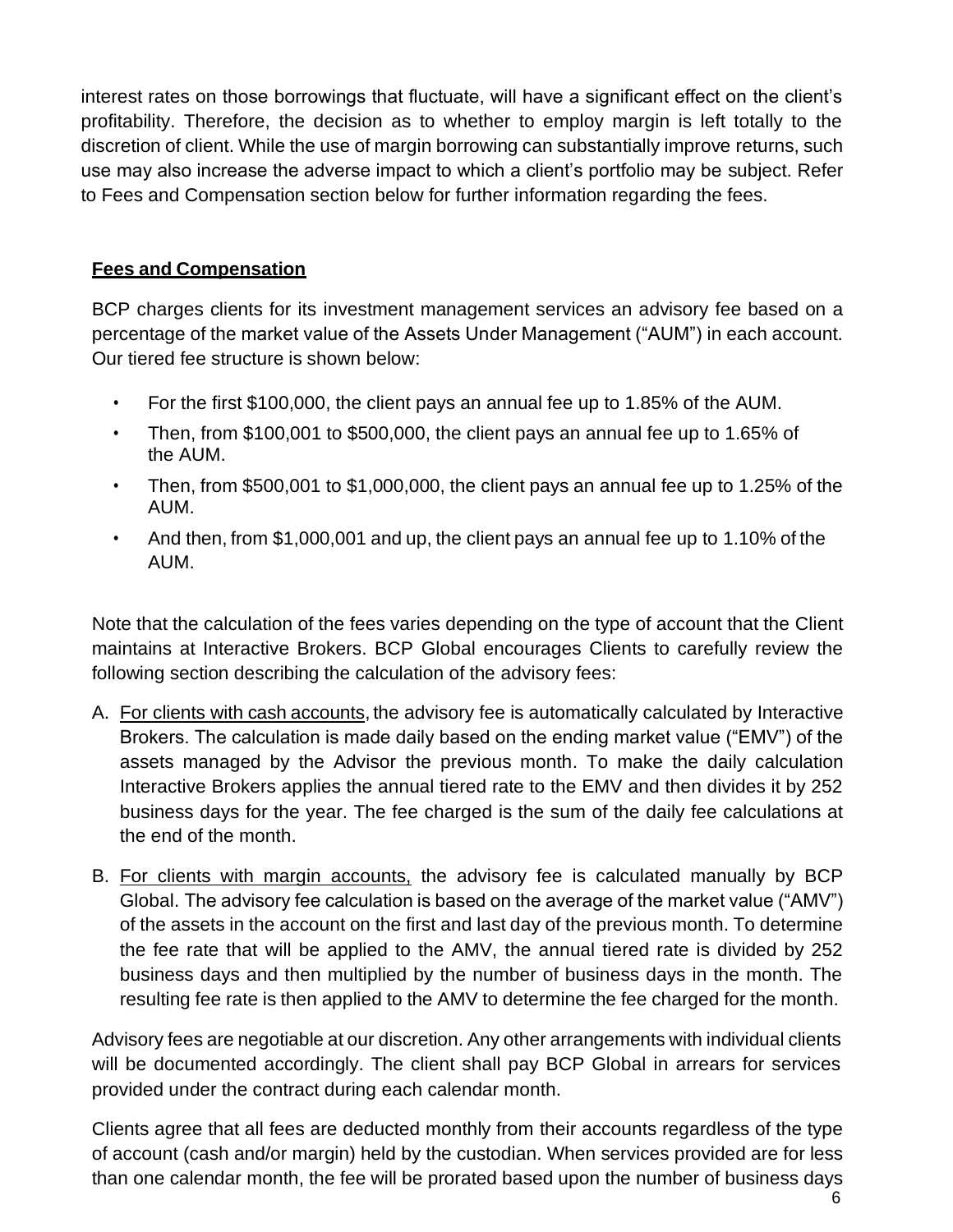services were provided within the month.

Commissions charged by Interactive Brokers for trade execution will be absorbed by BCP Global. You may grant us authority to receive our advisory fees from your account at Interactive Brokers. Alternatively, in cases where this arrangement is not in place, we will bill you directly for our services.

The Investment Advisory Agreement may be terminated by either party at any time by written notice. Termination of the Agreement will not affect (a) the validity of any actions previously taken by us under the Agreement; (b) liabilities or obligations of the parties from transactions initiated before termination of the Agreement; or (c) your obligation to pay the advisory fees (pro-rated through the date of termination).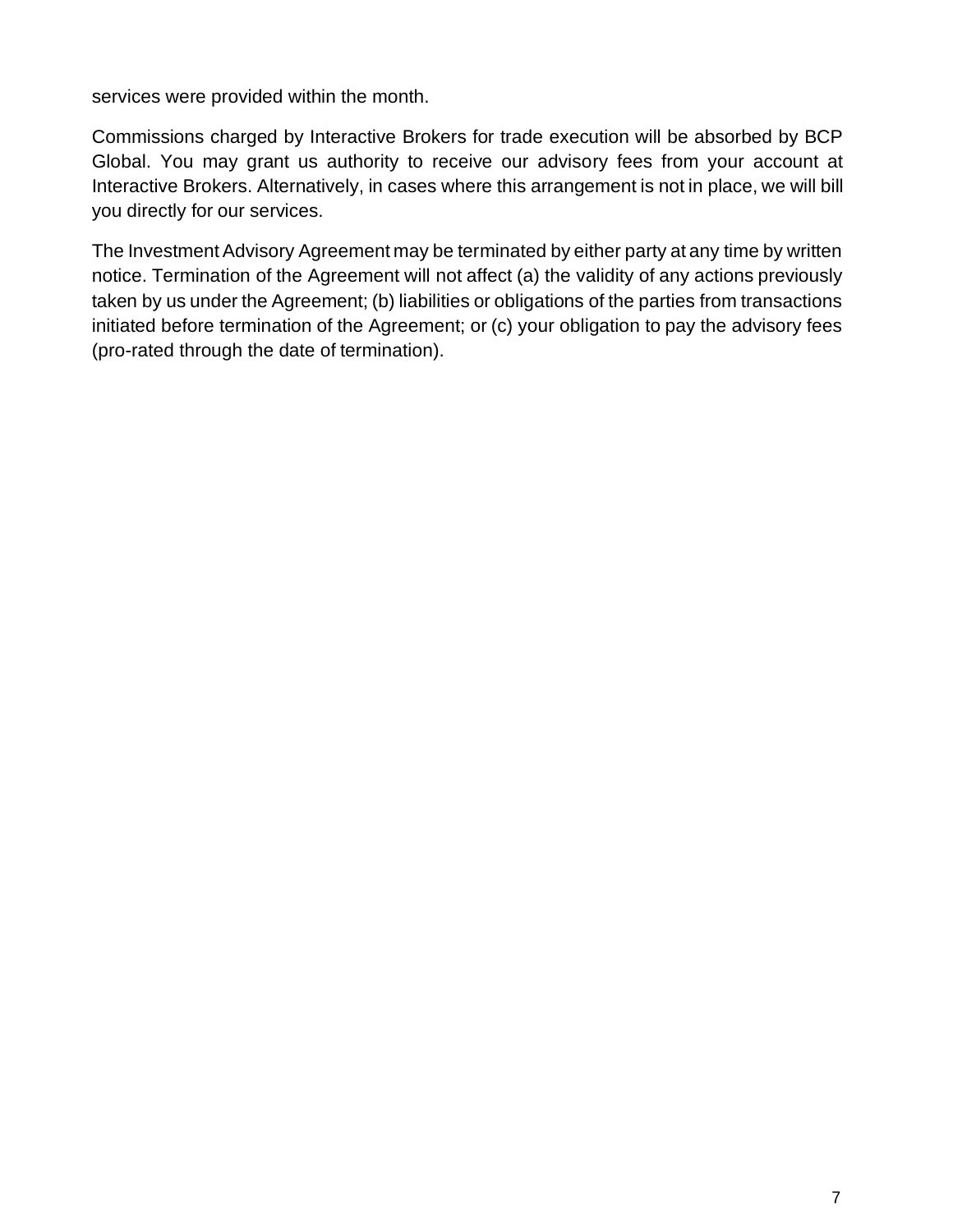## <span id="page-8-0"></span>**Item 5 – Account Requirements and Types of Clients**

We provide investment advisory services to individuals, high net worth individuals, trusts, estates, charitable organizations, corporations, other business entities, and foreign investment advisers. We do encourage our clients to maintain a minimum account size of \$20,000.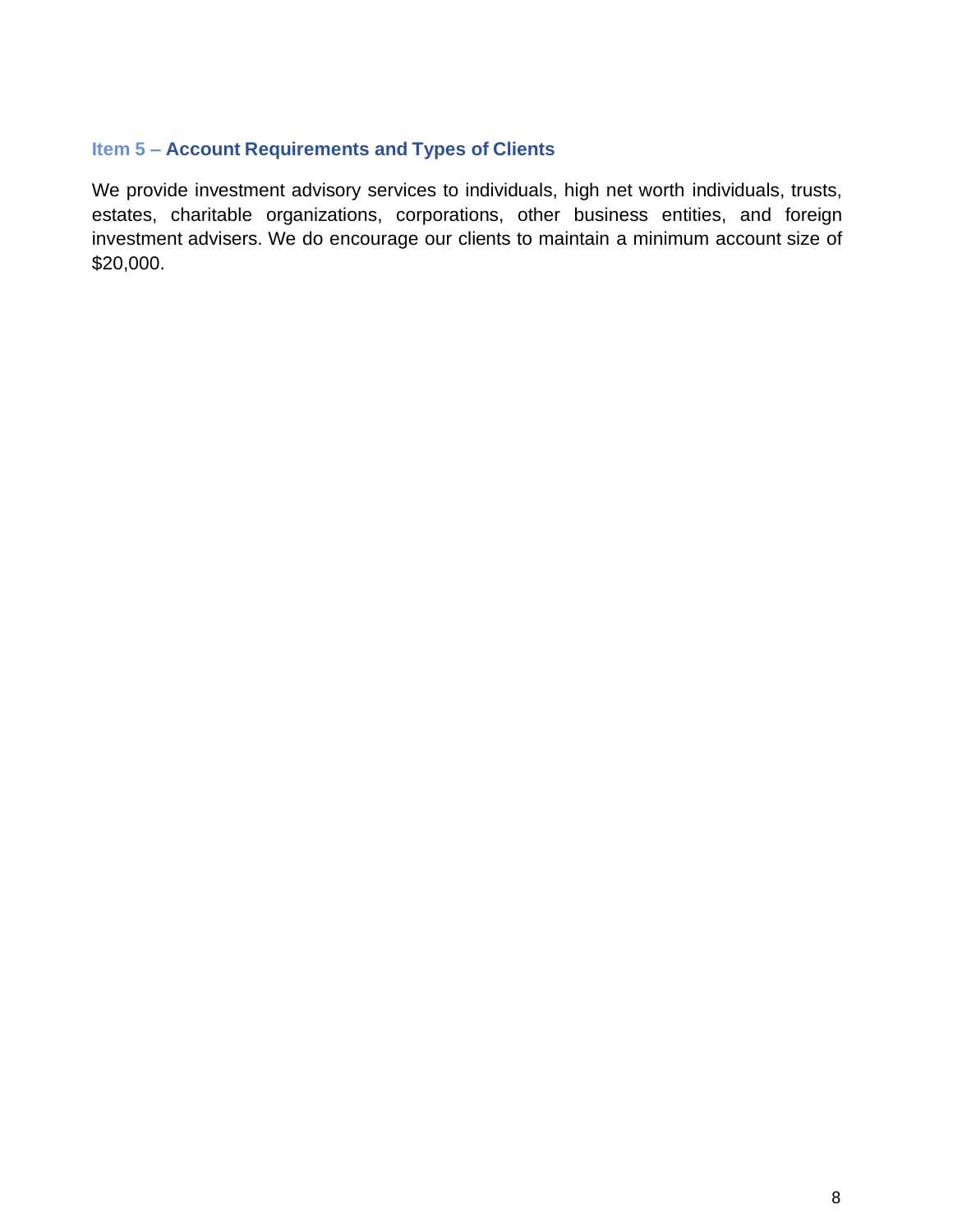## <span id="page-9-0"></span>**Item 6 – Portfolio Manager Selection and Evaluation**

We require the following education and/or experience for our investment adviser representatives ("IARs"):

Portfolio Managers: We require at least five (5) years of experience in capital markets. We prefer, but do not require, our portfolio managers to have completed some graduate work and to possess a specialized business or technical skill. Each of our portfolio managers must meet state examination or experience requirements and be properly licensed and registered in states in which they provide investment advisory services unless they are exempt from the registration requirements under state laws.

#### <span id="page-9-1"></span>**Performance-Based Fees and Side-By-Side Management**

We do not charge performance-based fees (i.e., advisory fees based on a share of the capital gains or capital appreciation of the assets of a client). Our compensation structure is discussed in detail in Item 4 above.

## <span id="page-9-2"></span>**Methods of Analysis, Investment Strategies and Risk of Loss**

Based on the client's answers to the online Questionnaire at the opening of the account, our automated algorithms recommend suitable Model Portfolios that meet each client's risk tolerance, investment objectives, and investment time horizon.

## <span id="page-9-3"></span>**Our Model Portfolios**

Most of our model portfolios are designed and managed by BlackRock's Model Portfolio Solutions. However, from time to time, BCP Global and/or other Third-Party Investment Managers design and structure the clients' portfolios based on the analysis of market conditions and review of the investment profiles and objectives of clients. Each portfolio is designed to meet particular investment goals and objectives, taking into account the client's financial situation, circumstances, and risk tolerance.

Our investment strategies may include a long-term buy and hold strategy. Our investment philosophy is based on the tenets of the Modern Portfolio Theory. The investment strategy seeks to maximize returns at the same time that seeks to minimize risk by diversifying the portfolio among uncorrelated asset classes. The goal is to create an asset allocation that yields the highest possible return for the lowest amount of risk.

The purpose of these model portfolios is to deliver efficiency, transparency, and cost effectiveness. The selected ETFs and UCITS ETFs that are part of the Model Portfolios are designed to meet specific goals, such as global diversification, tactical exposures, and tax efficiency. The BCP Global implementation procedure guides each individual investor on how to invest in the most appropriate vehicle for their profile. The vehicle selection process is primarily driven by exposure, efficiency, and cost, leveraging more than 300 UCITS ETFs.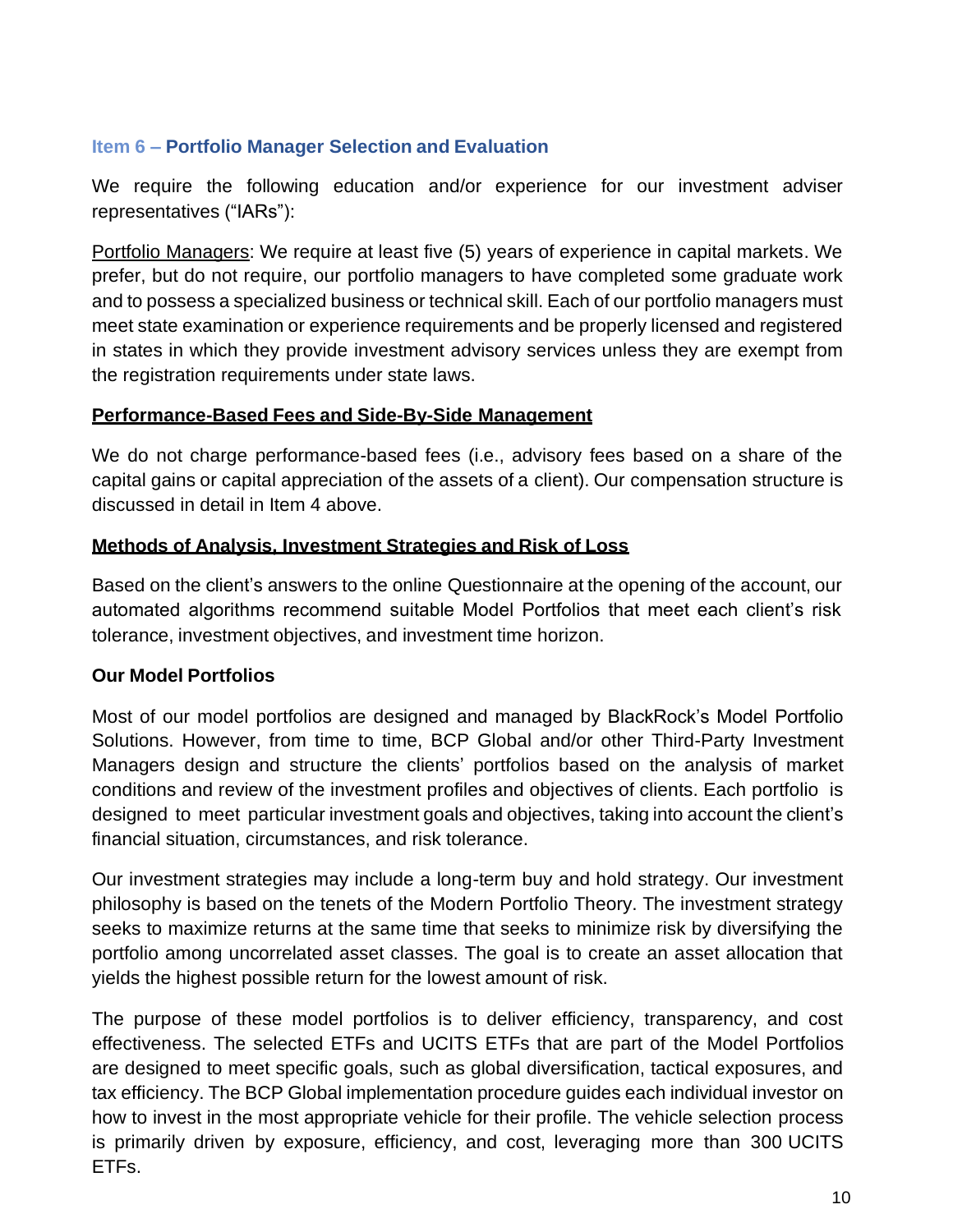## <span id="page-10-0"></span>**Model Portfolios Construction Process**

#### *Variables*

The variables in the systematic optimization process are Return-Risk-Efficiency.

**SYSTEMATIC** – by translating investor outcomes into well-diversified allocations through a proprietary optimization process.

**DISCRETION** – when evaluating risks and opportunities associated with attractively priced asset classes.

**CONSTRUCTION** – through identifying cost-effective and efficient holdings and selecting them for constructing the portfolio.

**MONITOR** – a team of professionals are constantly monitoring the portfolio to quickly adapt to changing market conditions.

#### *Investment Vehicles*

In order to create globally diversified portfolios, the Model Portfolios use across-theboard uncorrelated asset-classes. In order to accomplish this, it only uses ETFs and UCITS ETFs. Regularly, the universe of ETFs and UCITS ETFs in the Model Portfolios are reviewed to identify those that are most appropriate to represent each of the asset classes. The Model Portfolios include the ETFs and UCITS ETFs that offer market liquidity, minimize tracking error and are tax efficient.

A UCITS ETF is a security that usually tracks a basket of stocks, bonds, or assets like an index fund, but trades like a stock on a stock exchange. They closely track their benchmarks, such as Dow Jones Industrial Average or the S&P 500.

The Model Portfolio only uses ETFs and UCITS ETFs that have a definite mandate to passively track benchmark indexes. This restricts the fund manager to simply replicate the performance of the benchmark they follow and ensures the same level of investment diversification as the benchmark itself.

#### *Asset Allocation*

Based on the systematic investment process and after an in-depth analysis on each asset class, BlackRock determines the optimal mix for your portfolio to generate a return at the lowest risk. The objective is to create an asset allocation that produces the maximum possible return while respecting your particular risk tolerance. Translating investor outcomes and restrictions into globally well-diversified allocations: Return – Risk – Cost.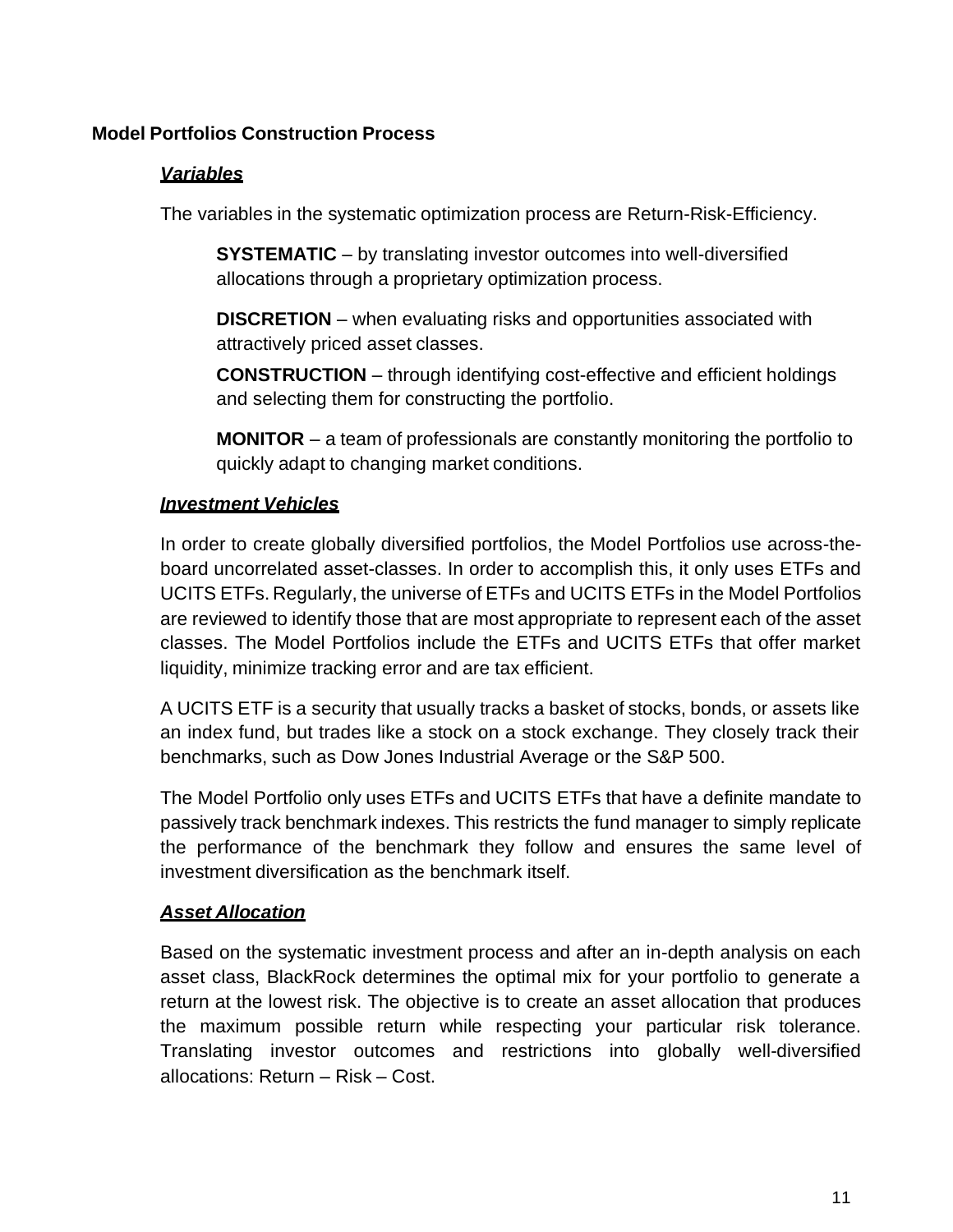## *Monitoring and Rebalancing*

To keep portfolios in track with long-term goals, the Model Portfolios are monitored and regularly rebalanced back to their target mix in an effort to optimize returns for their intended level of risk.

#### <span id="page-11-0"></span>**Investment Risk Disclosures**

The risks below are disclosed in a good faith effort to inform current and prospective clients of issues that could adversely affect the value of a portfolio. The disclosure below does not attempt to convey that the risks disclosed are the only risks present when investing. Future circumstances may present additional risks to any investment portfolio. There are inherent risks involved for each investment strategy or method of analysis we use and the particular type of security we recommend. Investing in securities involves risk of loss which you should be prepared to bear.

Market Risk: Our clients are subject to market risks that will affect the value of their portfolios, including adverse issuer, political, regulatory, market or economic developments, as well as developments that have an impact on specific economic sectors, industries, or segments of the market.

Margin Account Risk: The use of margin is not suitable for all investors since it increases leverage in your account and therefore its risk. Please see Interactive Brokers' Margin Disclosure Statementand Margin Agreement for more information.

Investment Style or Class Risk: Specific types ofinvestments and investment classes tend to go through cycles of doing better, or worse, than the stock market in general. These periods have, in the past, lasted for as long as several years.

Growth Risk: The risk of the lack of earnings increases or lack of dividend yield.

Mid-Cap Company Risk: Mid-Cap companies may have narrower commercial markets, less liquidity, and less financial resources than Large-Cap companies.

Small-Cap Company Risk: Small-Cap companies may have narrower commercial markets, less liquidity, and less financial resources than Mid-Cap or Large-Cap companies.

Sector Risk: The risk of holding an investment in similar businesses or a single investment class, which could all be affected by the same economic or market conditions.

High-Yield Risk: The risk that results from investments in below investment grade bonds, which have a greater risk of loss of money, are susceptible to rising interest rates, and have greater volatility.

Fixed Income Risk: This risk arises if an issuer of a fixed income security is unable to meet its financial obligations or goes bankrupt.

Interest Rate Risk: Investments may be adversely affected by changes in global interest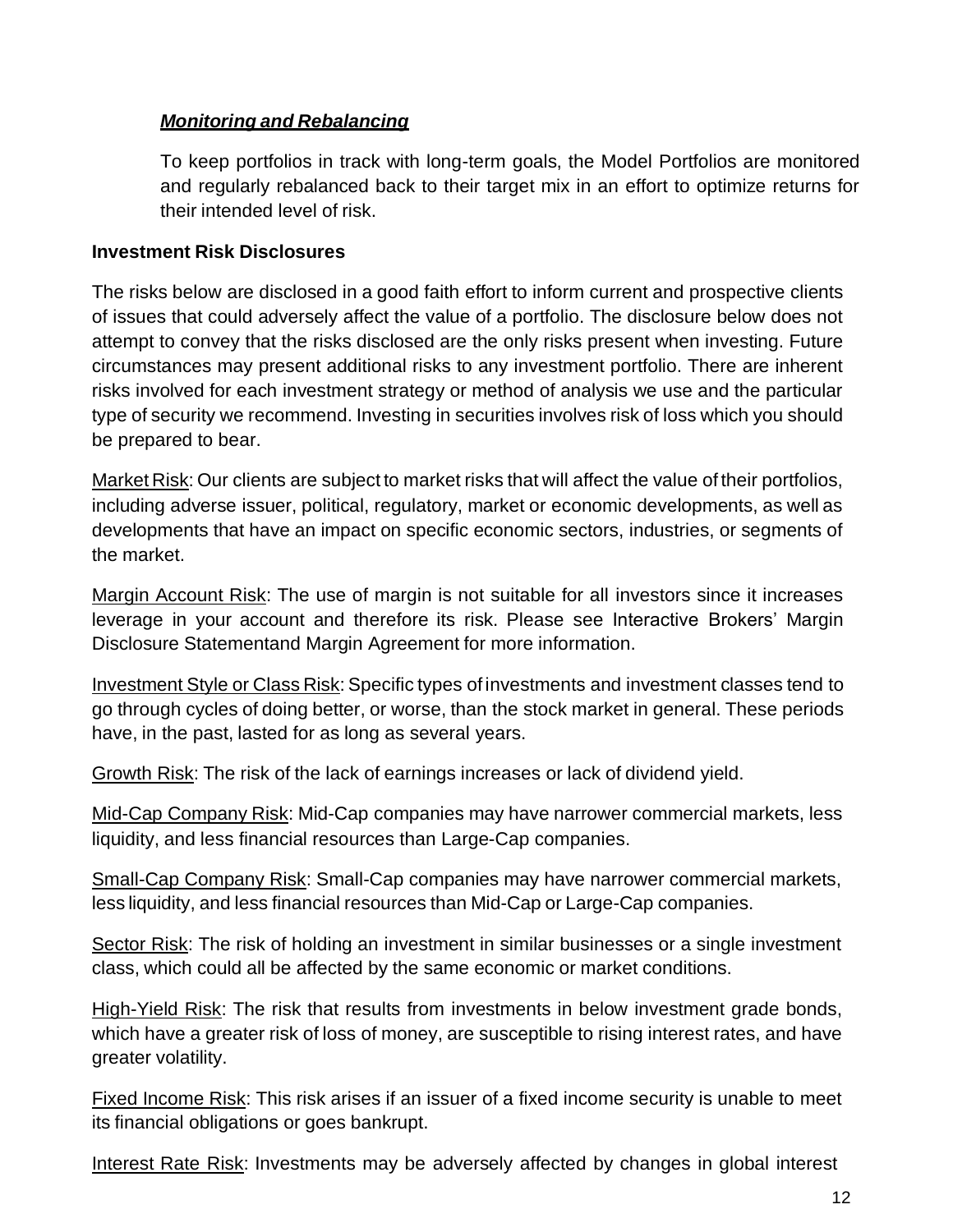rates.

Foreign Security Risk: The risk of instability in currency exchange rates, political unrest, economic conditions, or foreign law changes.

Emerging Markets Risk: Investing in emerging markets has great political uncertainty, dependence on foreign aid, and a limited number of buyers.

Concentration Risk: Concentration risk results from maintaining exposure to issuers conducting business in a specific industry or related to a specific investment theme. The risk of concentrating investments in a particular industry or tied to a specific theme is that a portion of the client's portfolio will be more susceptible to the risks associated with that industry or theme.

Credit Risk: Credit risk is the risk that an issuer or guarantor of a security or counterparty to a financial instrument may default on its paymentobligations or experience a decline in credit quality.

Debt Instrument Risk: Debt instruments may have varying levels of sensitivity to changes in interest rates, credit risk and other factors affecting debt securities. Typically, the value of outstanding debt instruments falls when interest rates rise. The value of debt instruments with longer maturities may fluctuate more in response to interest rate changes than those of instruments with shorter maturities.

Geographic Concentration Risk: Investments in a particular geographic region may be particularly susceptible to political, diplomatic, or economic conditions and regulatory requirements. Thus, investments that focus on a particular geographic region may be more volatile than a more geographically diversified fund.

## <span id="page-12-0"></span>**Voting Client Securities (i.e., Proxy Voting)**

We do not have, nor will we accept authorization to vote client securities. Clients will receive their proxies or other solicitations directly from their custodian or a transfer agent. Clients should contact their custodian or a transfer agent with questions about a particular solicitation.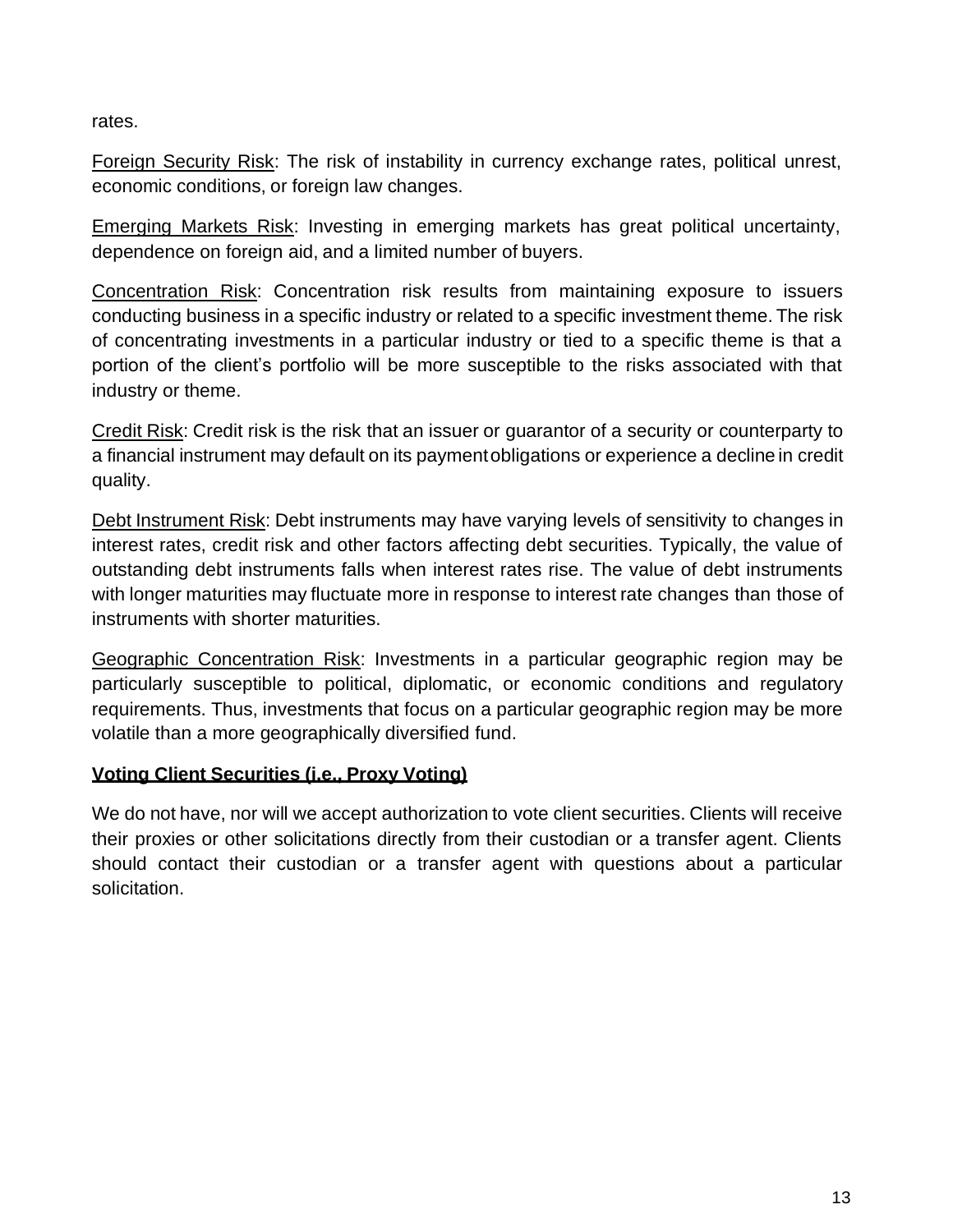### <span id="page-13-0"></span>**Item 7 – Client Information Provided to Portfolio Managers**

The mobile application and the website rely on the information provided by the client through the Questionnaire in order to provide investment recommendations. However, we also have access to clients' non-public personal information, as our portfolio managers remain available to provide support to clients of the wrap fee program described in Item 4 above. Pursuant to applicable Privacy Regulations, we maintain the confidentiality of this non-public information on each of our clients.

We must obtain pertinent information and review your financial situation and investment profile, including your risk tolerance, to determine and set the appropriate short and longterm investment goals and objectives. We encourage you to notify us if there have been any changes in your financial situation or investment objectives, or if you wish to impose any reasonable restrictions or modify any existing reasonable restrictions on the management of your account.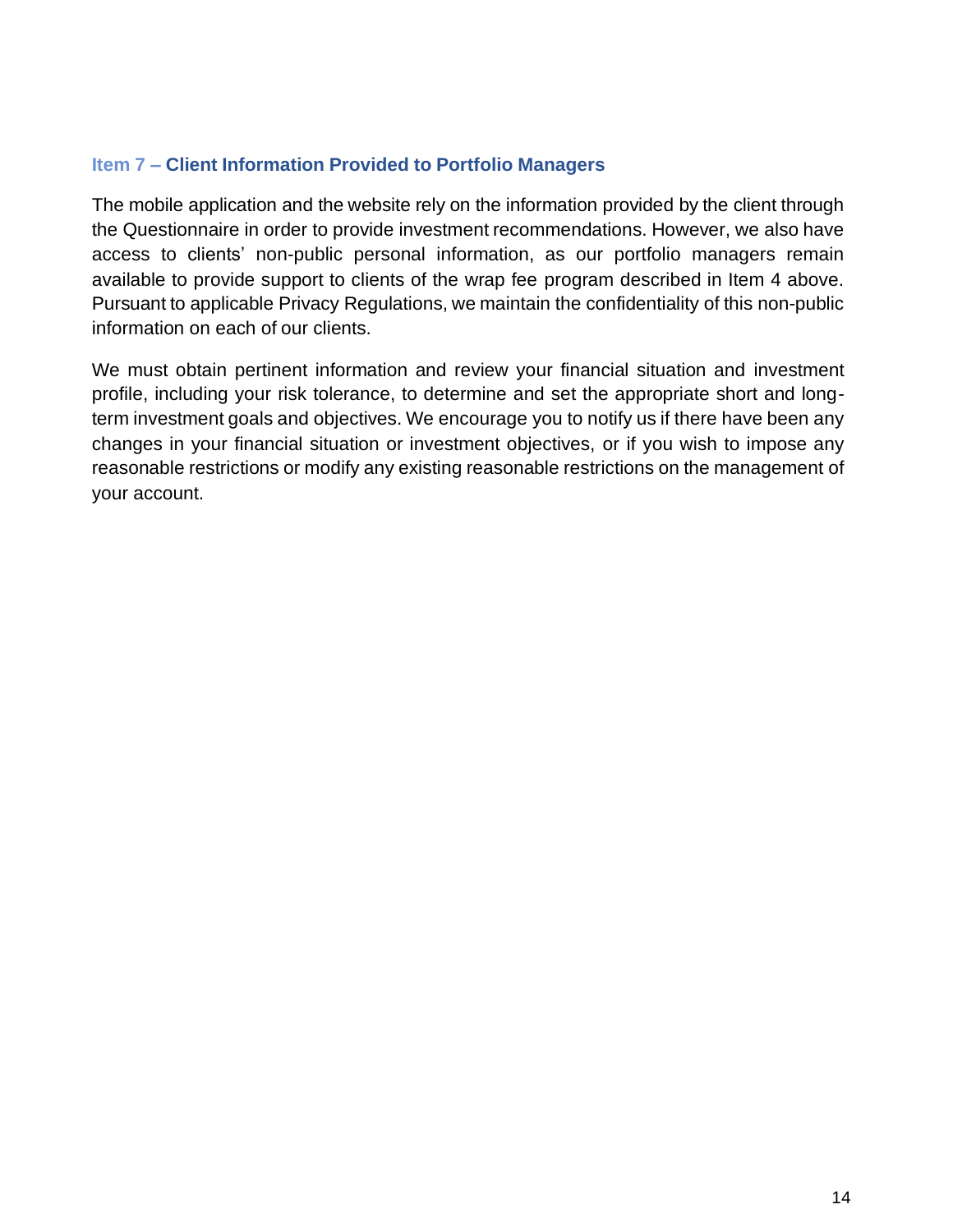## <span id="page-14-0"></span>**Item 8 – Client Contact with Portfolio Managers**

Although, the mobile application and the website rely on the information provided by the client through the Questionnaire in order to provide investment recommendations, we have not placed any restrictions on your ability to contact and consult with BCP Global's portfolio managers.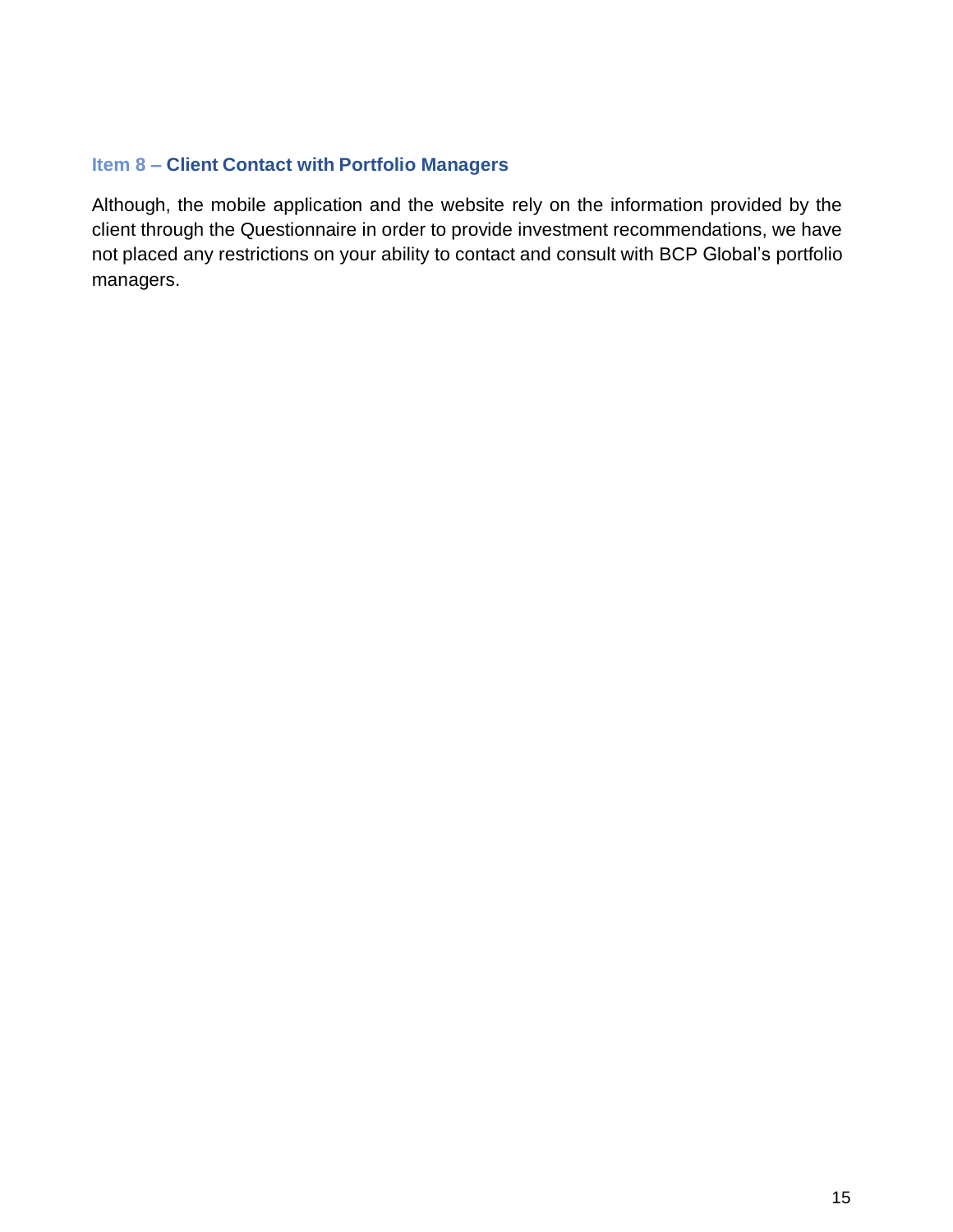#### <span id="page-15-0"></span>**Item 9 – Additional Information**

#### <span id="page-15-1"></span>**Disciplinary Information**

We are obligated to disclose any disciplinary event that would be material to you when evaluating us to initiate or continue a Client / Adviser relationship with us. We do not have any legal, financial, or other "disciplinary" item to report.

#### <span id="page-15-2"></span>**Other Financial Industry Activities and Affiliations**

We are not, nor any of our management persons registered, or have an application pending to register as a broker-dealer, futures commission merchant, commodity pool operator, commodity trading advisor or as an associated person (or registered representative) of the foregoing entities, except as noted below.

In addition, we do not, nor any of our management persons have any relationship or arrangement that is material to its advisory business or to our clients that we or any of our management persons have with any related person (except as noted below) that is, under common control and ownership, a:

- Broker-dealer, municipal securities dealer, or government securities dealer or broker,
- Investment company or other pooled investment vehicle,
- Other investment adviser or financial planner
- Futures commission merchant (or commodity pool operator or commodity trading advisor),
- Banking or thrift institution,
- Accountant or accounting firm,
- Lawyer or law firm,
- Insurance company or agency,
- Pension consultant, or
- Sponsor or syndicator of limited partnerships.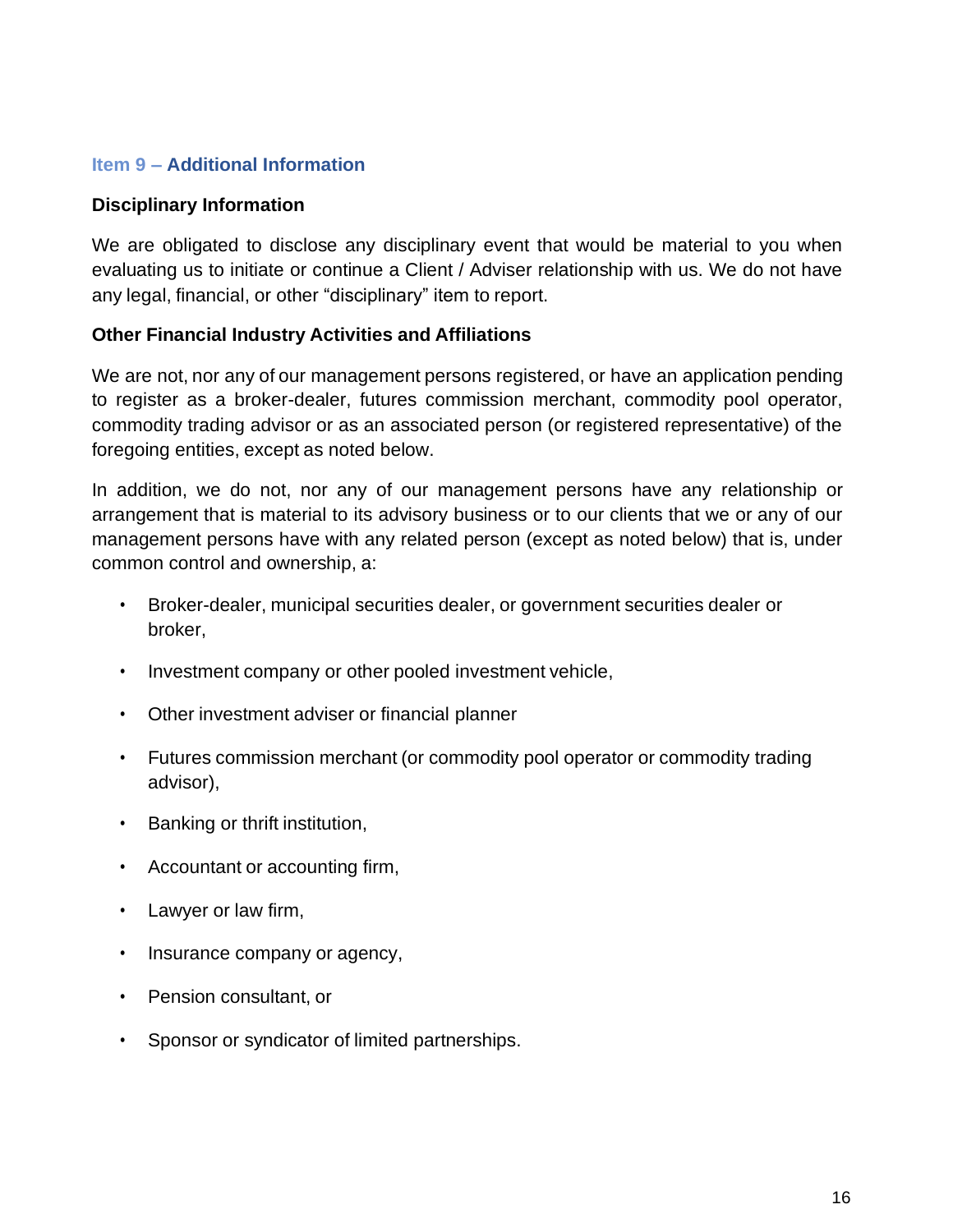## Insigneo Securities, LLC ("Insigneo")

Pedro E. Fernandez de los Muros, our Member, and Ignacio Guerrero, our Member, are registered representatives of Insigneo, a registered broker dealer and member of FINRA and SIPC. Activities listed and commissions earned through Insigneo are independent from, and in addition to, those of BCP Global. This may represent a conflict of interest because their time is split between the two business operations. Pedro E. Fernandez de los Muros and Ignacio Guerrero may spend up to 25% of their time with Insigneo. This activity may be considered material; however, BCP Global and Insigneo are not affiliated companies.

Our IARs are compensated by a fee based on assets in the advisory accounts rather than commissions. However, neither Pedro E. Fernandez de los Muros, nor Ignacio Guerrero act as Investment Adviser Representatives of BCP Global. As a registered representative of Insigneo, they may receive compensation based upon the sale of an investment product, including distribution and service fees from the sale of mutual funds in non-managed accounts. Prior to these transactions being executed, registered representatives of Insigneo will disclose this conflict of interest.

## Blue Capital Partners, LLC ("Blue Capital")

Blue Capital is an entity under common control and ownership with our firm. Pedro E. Fernandez de los Muros, Mauricio Armando, and Ignacio Guerrero have an ownership interest in Blue Capital, a company in the business of purchasing, constructing, remodeling, managing, and selling residential properties. We believe Blue Capital's time demands will not have any material impact on BCP Global or its clients.

## Blue Global Realty Corp.

Mauricio Armando is a real estate agent for Blue Global Realty Corp. He also has a 33% ownership interest in this entity.

## BCP Advisors S.A.

<span id="page-16-0"></span>We no longer have a sub-advisor relationship with BCP Advisors S.A.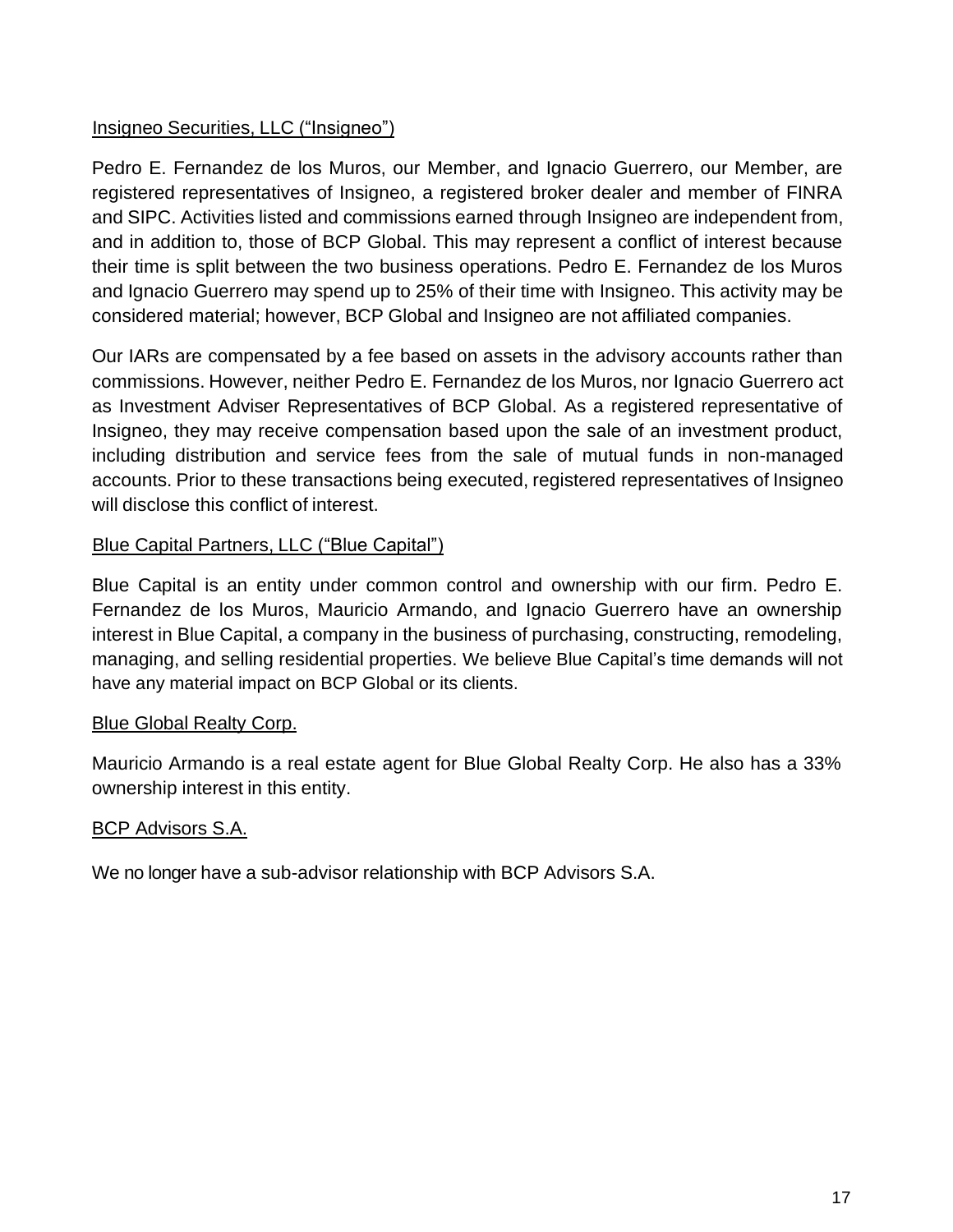## **Code of Ethics, Participation or Interest in Client Transactions and Personal Trading**

The Code of Ethics adopted and implemented by us applies to our activities under the Investment Advisers Act of 1940 (as amended, the "Advisers Act"). All our employees are deemed by the Advisers Act to be supervised persons<sup>1</sup> and are, therefore, subject to this Code of Ethics. In carrying out our daily affairs, we, and all our employees, will act in a fair, lawful, and ethical manner, in accordance with the rules and regulations imposed by our governing regulatory authority.

We have created a Code of Ethics, which establishes standards and procedures for the detection and prevention of certain conflicts of interest, including activities by which persons having knowledge of our investments and investment intentions might take advantage of that knowledge for their own benefit. We have in place Ethics Rules (the "Rules"), which are comprised of the Code of Ethics and Insider Trading policies and procedures. The Rules are designed to ensure that our personnel (i) observe applicable legal (including compliance with applicable state and federal securities laws) and ethical standards in the performance of their duties; (ii) to act in our clients' best interest at all times; (iii) disclose all conflicts of interest; (iv) adhere to the highest standards of loyalty, candor and care in all matters relating to its clients; (v) conduct all personal trading consistent with the Rules and in such a manner as to mitigate any conflicts of interest or any abuse of their position of trust and responsibility; and (vi) not use any material non-public information in securities trading. The Rules also establish policies regarding other matters such as outside employment, the giving or receiving of gifts, and safeguarding portfolio holdings information.

Under the general prohibitions of the Rules, our personnel are prohibited from: 1) effecting securities transactions while in the possession of material, non-public information; 2) disclosing such information to others; 3) participating in fraudulent conduct involving securities held or to be acquired by any client; and 4) engaging in frequent trading activities that create or may create a conflict of interest, limit their ability to perform their job duties, or violate any provision of the Rules.

Our personnel are required to conduct their personal investment activities in a manner that we believe is not detrimental to our advisory clients. Our personnel are not permitted to transact in securities except under circumstances specified in the Code of Ethics. The policy requires all Access Persons<sup>2</sup> to report all personal transactions in securities not otherwise exempt under the policy. All reportable transactions are reviewed for compliance with the

 $1$  Supervised person means any partner, officer, director (or other person occupying a similar status or performing similar functions), or employee of an investment adviser, or other person who provides investmentadvice on behalf of the investment adviser and is subject to the supervision and control of the investment adviser.

<sup>&</sup>lt;sup>2</sup> Access person means any of your supervised persons who has access to nonpublic information regarding any clients' purchase or sale of securities, or nonpublic information regarding the portfolio holdings of any reportable fund, or who is involved in making securities recommendations to clients, or who has access to such recommendations that are nonpublic. If providing investment advice is your primary business, all yourdirectors, officers and partners are presumed to be access persons.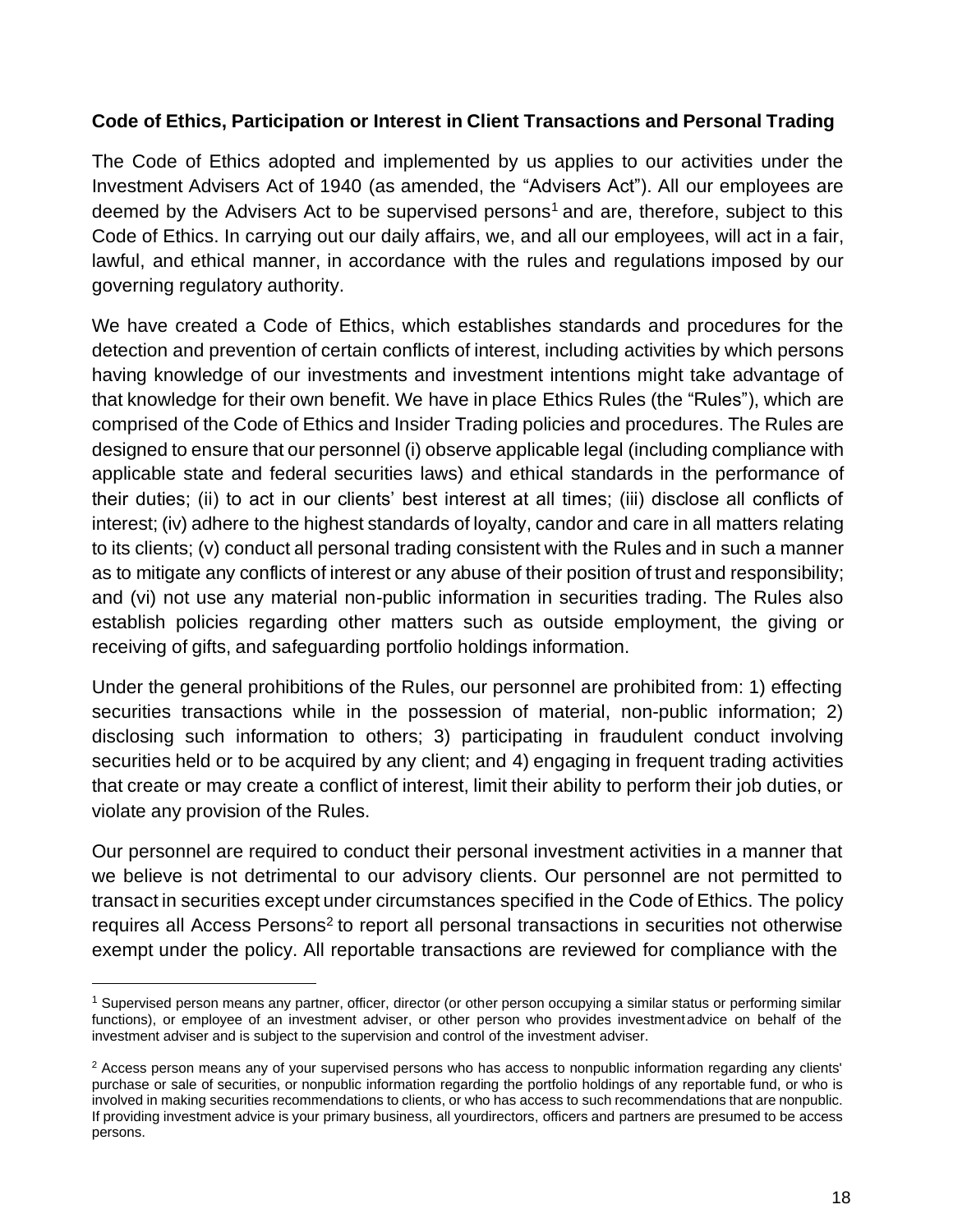Code of Ethics. The Ethics Rules are available to you and prospective clients upon request. In the event that you request a copy of our Code of Ethics, we will furnish to you a copy within a reasonable period of time at your current address of record.

Typically, neither we, nor a related person, will recommend to you, or buy or sell for your accounts, securities in which we or a related person have a material financial interest. However, in 2018 and 2019 we issued convertible notes to be converted into equity investments in BCP. The convertible notes totaling \$1,475,000, were issued to investors that, currently, are clients of BCP under the following terms: Each Purchaser agreed to lend to the Company certain amount against the issuance and delivery by BCP of a convertible promissory note equivalent to such amount. The outstanding principal amount of the Loan shall be due and payable on each note's Maturity Date. BCP shall pay simple interest on the outstanding principal amount until payment in full, which interest shall be payable at the rate of 4% per annum or the maximum rate permissible by law, whichever is less. Interest shall be due and payable on the Maturity Date and shall be calculated on the basis of a 365-day year for the actual number of days elapsed. Upon the occurrence of certain listed events, the outstanding principal balance of the Note shall automatically convert in whole without any further action by the Holder into Shadow Equity Securities at a determined conversion price described in the Note.

This creates a potential conflict of interest because the Firm is incentivized to give preferential treatment and/or spend more time on these client accounts, due to their status as both a lender and ultimate equity owner. However, the risk of a conflict of interest is mitigated because client accounts are managed by model portfolios selected by the client. The model portfolios are monitored and rebalanced to the target mix within one or two quarterly review cycles, and the rebalancing affects all clients in the model portfolio. Long horizon portfolios are typically rebalanced once or twice a year. Additionally, clients have the ability to independently change their portfolio selection at any time.

It is our policy not to permit related persons (or certain of their relatives) to trade in a manner that takes advantage of price movements that may be caused by clients' transactions.

On occasion, we, or any of our officers or directors or related persons may buy or sell securities that are recommended to clients. Furthermore, our IARs may buy or sell for their own accounts, securities that are also held by their clients. Conversely, they may buy and sell securities for client accounts which they themselves may own. Such transactions are permitted if in compliance with our Policy on Personal Securities Transactions. Reports of personal transactions in securities by our IARs are reviewed by the firm's Compliance Department quarterly.

We do not believe there is a conflict of interest when the securities are purchased as part of the strategies that are being managed for all accounts simultaneously (block trading). Our policy in terms of trades is either the orders are placed in block, (everybody gets the same price), or the clients trades are placed first. The securities traded by us are widely held with ample liquidity, and we are too small of an advisor to believe we can affect the market price of the securities we trade.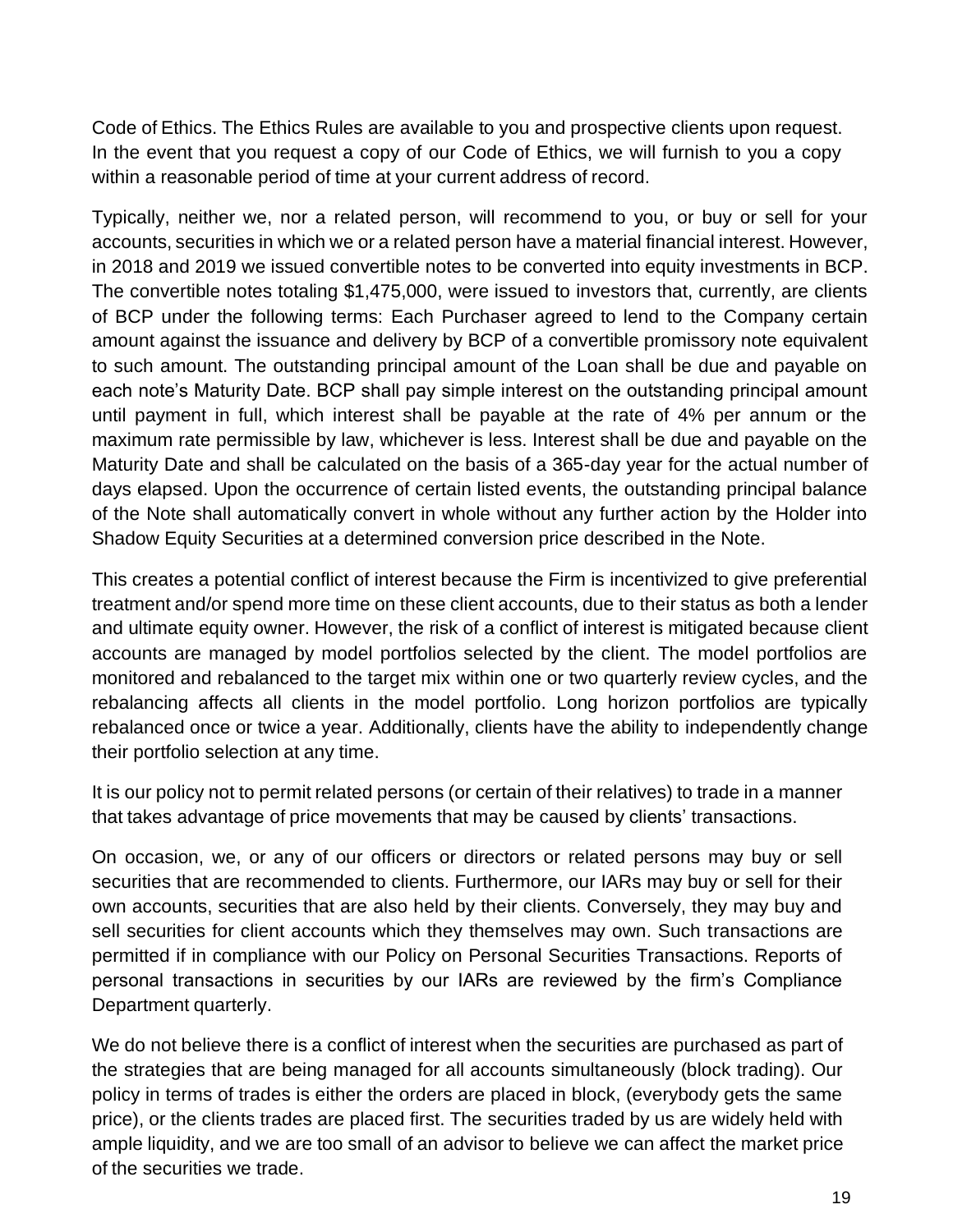Records will also be maintained of all securities products bought or sold by us, the related persons, or related entities. Such records will be available for inspection upon request.

Files of securities transactions affected for our related persons will be maintained for review should there be a conflict of interest. Our principal will review all securities transactions of our related persons to ensure no conflicts exist with client executions. To prevent conflicts of interest, all our employees must comply with our Written Supervisory Procedures, which impose restrictions on the purchase or sale of securities for their own accounts and the accounts of certain related persons.

We do not execute transactions on a principal or agency cross basis.

We agree that all non-public records, information, and data relating to the business of the third-party investment adviser (including, without limitation, any and all non-public, personal information regarding clients) that are exchanged or negotiated pursuant to the Sub-Advisory Agreement or in carrying out the Agreement are, and shall remain, confidential.

## <span id="page-19-0"></span>**Review of Accounts**

Investment positions and accounts are monitored periodically by our investment advisors. Additional reviews may be triggered by changes in an account holder's personal, tax, or financial status.

Each client receives individual attention, and investment risk classifications are established according to the client's objectives and financial situation.

Market appreciation or depreciation may cause an account to be out of balance with the established investment risk category. When this happens, it is our policy to bring the account back in balance within the next two quarterly review cycles. Other deviations may be caused by deposits or withdrawals. Accounts that are out of balance due to deposits or withdrawals should be rebalanced promptly.

Clients receive written account statements directly from the custodian. From time to time, we will prepare and present a written analysis of your account. This analysis contains a summary of the asset allocation, a consolidated grouping of the types of investments and the different asset classes compared as a percent to the total, graphs, charts, and may contain other analyses such as a calendar of expected income from fixed income securities where appropriate, total income, total withdrawals, and fees charged. Note that this report is not an account statement, nor should it be construed as representing an account statement. Your only official record of assets is the account statements provided by the custodian, broker/dealer, mutual fund, or other money managers, as appropriate. Any discrepancy should be reported to us as soon as possible*.* The reasoning behind this disclaimer is for you to get used to reviewing your statements and to use this analysis as we do as atool.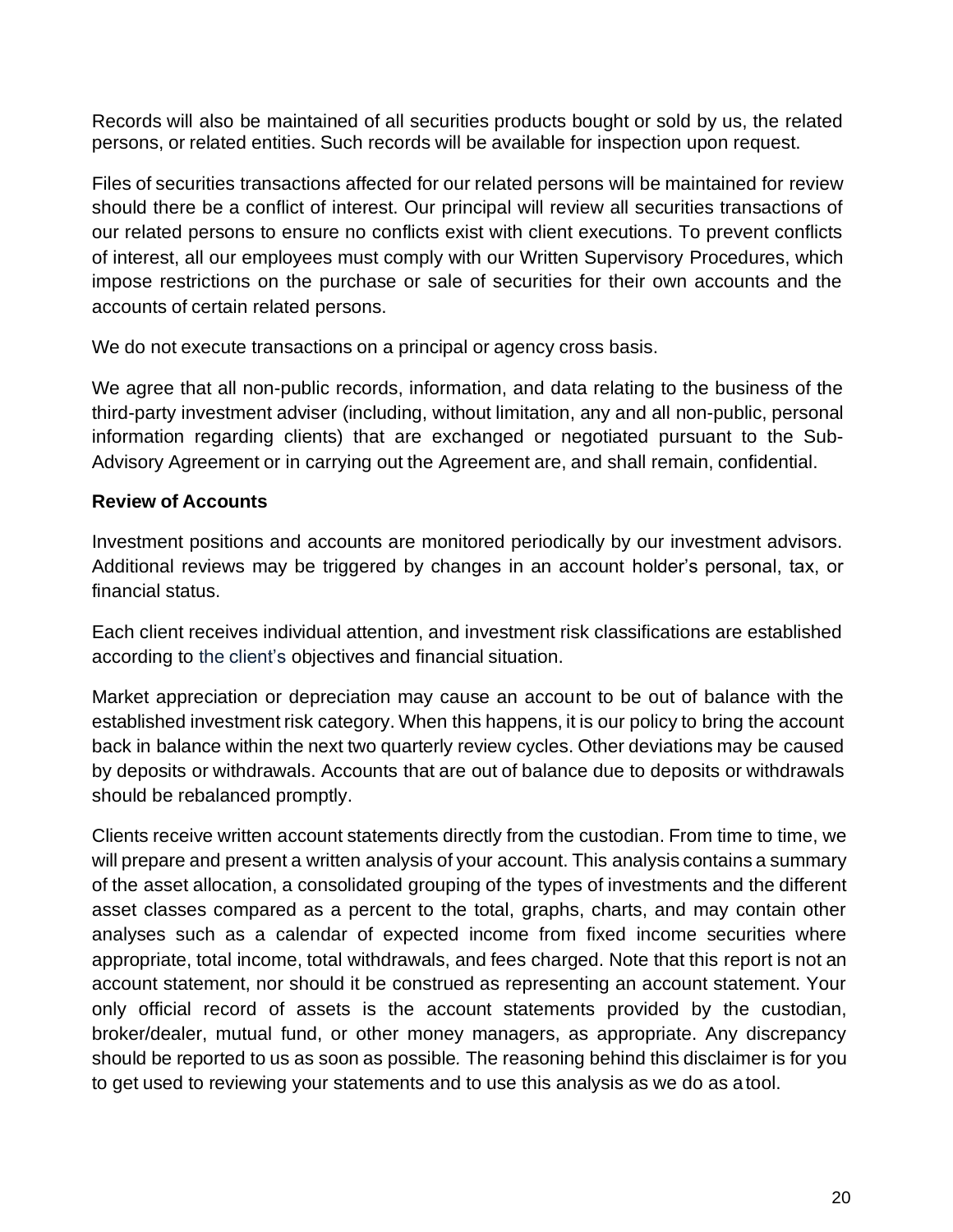## <span id="page-20-0"></span>**Client Referrals and Other Compensation**

We do not receive an economic benefit from a non-client for providing investment advice or other advisory services to our clients. However, we use solicitors to attract customers and enter into a Solicitor Agreement with each solicitor. We pay the solicitors an ongoing fee that ranges from 45% to 80% of the fee we receive from the client. Details of the agreement with each solicitor are included in the Solicitor's Disclosure and provided to each referred client during the onboarding process.

#### <span id="page-20-1"></span>**Financial Information**

BCP is not required in this Item to provide you with certain financial information or disclosures about BCP's financial condition because:

- BCP has NO financial commitment that impairs its ability to meet contractual and fiduciary commitments to clients and has NOT at any time during the past ten years been the subject of a bankruptcy proceeding.
- We do not require or solicit prepayment of client fees of more than \$1,200 per client and six months or more in advance.

However, in order to fund the BCP Global's investments in technology and improvements to the online investment platform, in 2018 and 2019 BCP issued convertible notes to be converted into equity investments in the firm totaling \$1,475,000.

BCP believes that the notes will not have an impact on its ability to provide services to clients. We are currently able to meet all of our financial obligations and to continueto service your accounts to the best of our abilities. While not anticipated, should our financialcondition changes, we will notify you and explain the steps we intend to take to address them